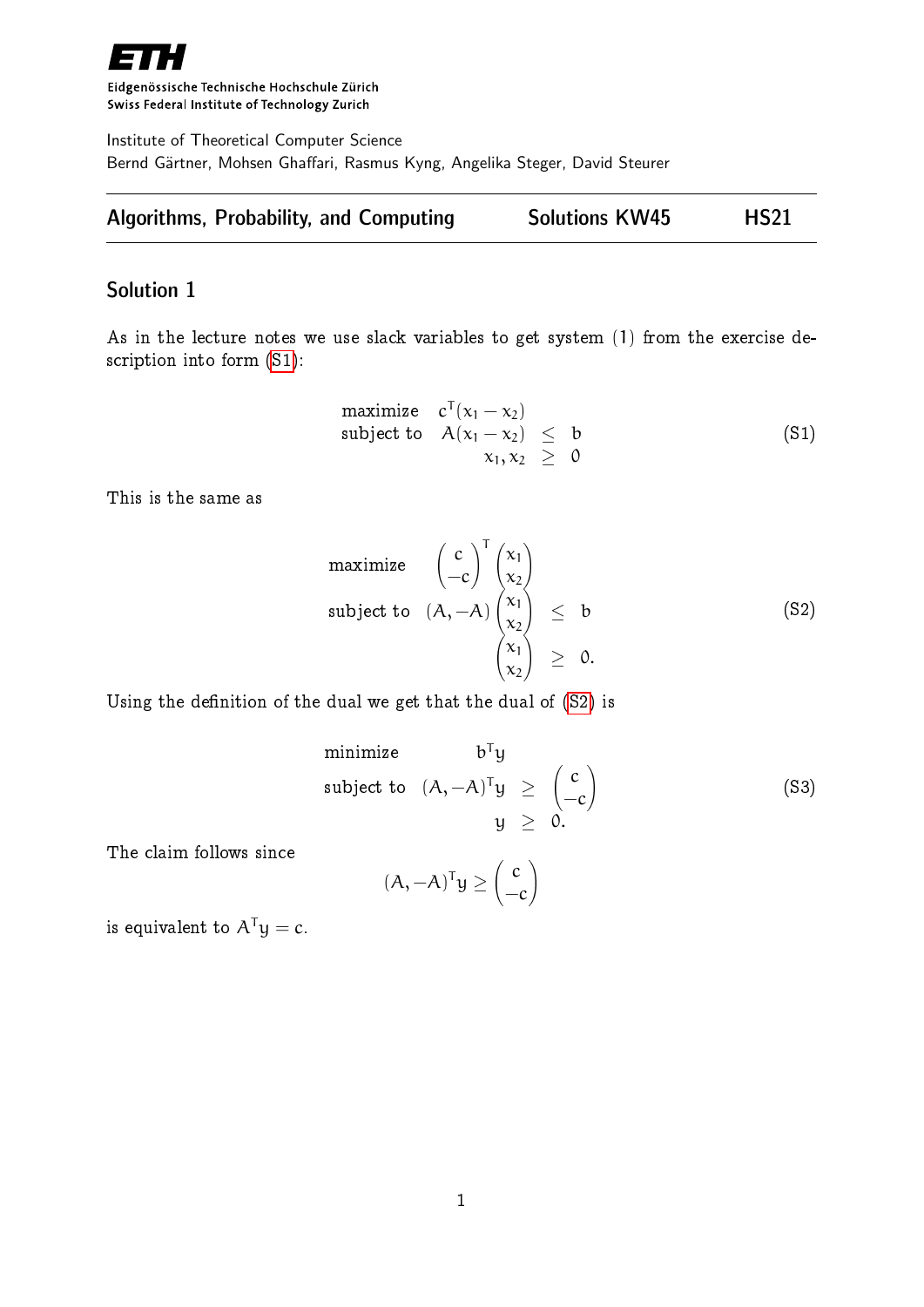## Solution 2

1. Neither  $(P)$  nor  $(D)$  has a feasible solution: An example for this first case can be seen directly below. We observe that neither linear program is feasible because in (P) the constraint  $x_1 \leq -1$  contradicts non-negativity of  $x_1$ , and in (D) the constraint  $-y_2 \geq 1$  contradicts non-negativity of  $y_2$ .

| (P): Maximize $x_1 + x_2$ | (D): Minimize $-y_1-y_2$    |
|---------------------------|-----------------------------|
| subject to $x_1, x_2 > 0$ | subject to $y_1, y_2 \ge 0$ |
| $x_1 < -1$                | $y_1 \geq 1$                |
| $-x_2 < -1$               | $-y_2 \ge 1$                |

2. (P) is unbounded and (D) has no feasible solution: An example for this second case can again be seen below. We observe that (P) is indeed unbounded because we can put  $x_1 := 1$  and, at the same time, make  $x_2$  arbitrarily large, which makes also the objective function arbitrarily large. On the other hand, (D) is infeasible because the constraint  $-y_2 > 1$  directly contradicts non-negativity of  $y_2$ .

| (P): Maximize $x_1 + x_2$ | (D): Minimize $y_1 - y_2$   |
|---------------------------|-----------------------------|
| subject to $x_1, x_2 > 0$ | subject to $y_1, y_2 \ge 0$ |
| $x_1 < 1$                 | $y_1 + y_2 > 1$             |
| $x_1 - x_2 < -1$          | $-y_2 \ge 1$                |

3. (P) has no feasible solution and (D) is unbounded: For this case we simply reverse the roles of the two linear programs from the previous case. Note that in the process we change the names of the variables and we multiply the constraints and objective functions by −1 in order to stay true to the schema from the lecture notes.

| (P): Maximize $-x_1 + x_2$ | (D): Minimize $-\mu_1-\mu_2$ |
|----------------------------|------------------------------|
| subject to $x_1, x_2 > 0$  | subject to $y_1, y_2 \ge 0$  |
| $-x_1 - x_2 < -1$          | $-y_1 \ge -1$                |
| $x_2 < -1$                 | $-y_1 + y_2 \ge 1$           |

4. Both (P) and (D) have a feasible solution: Depicted below is a linear program (P) and its dual (D). On one hand,  $x^* = (1,2)$  is a feasible solution of (P) with objective value  $1+2=3$ . On the other hand,  $y^*=(0.5,0.5)$  is a feasible solution of (D) with objective value  $4 \cdot 0.5 + 2 \cdot 0.5 = 3$ . So, clearly, both (P) and (D) are feasible. Additionally, since the objective values of  $x^*$  and  $y^*$  are identical, weak duality tells us that  $x^*$  and  $y^*$  must in fact be optimal solutions of the respective linear programs.

> (P): Maximize  $x_1 + x_2$  (D): Minimize  $4y_1 + 2y_2$ subject to  $x_1, x_2 \ge 0$  subject to  $y_1, y_2 \ge 0$  $2x_1 + x_2 \le 4$  2y<sub>1</sub>  $\ge 1$  $x_2 \leq 2$   $y_1 + y_2 \geq 1$